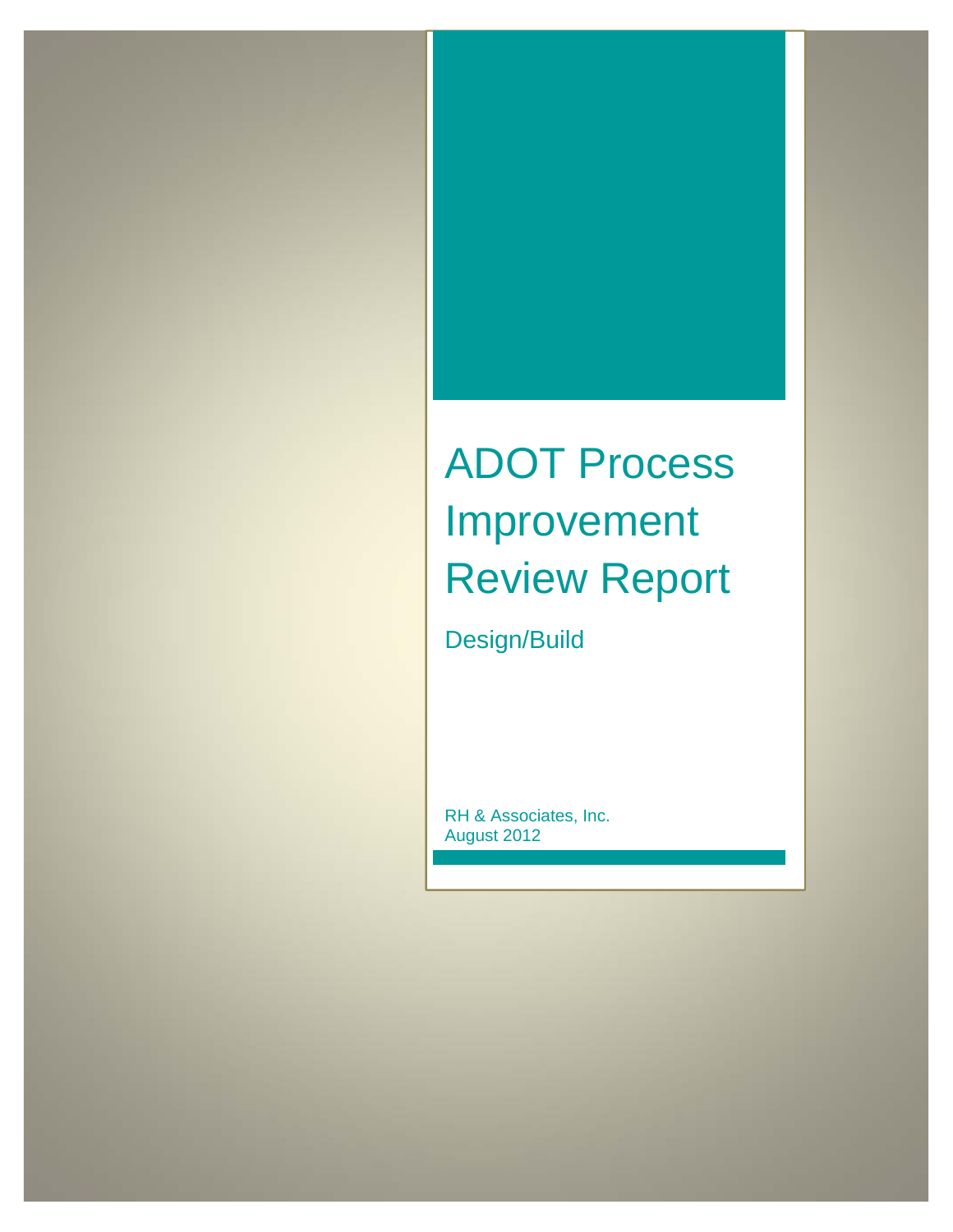# **ADOT Alternative Project Delivery Lessons Learned Final Report (Design/Build)**

# **Introduction**

In a continuing effort for ADOT to improve their internal processes related to Alternative Delivery projects, RH & Associates, Inc. under contract with Jacobs, has completed a review of the two past Design/Build projects, SR202 Santan Freeway and Loop 101, I-10 to Tatum Boulevard HOV, to look for opportunities to improve the current process as well as confirm elements of the process that are going well. Input was solicited from team members from both projects and included ADOT, the APDM consultants, and the design and construction leads of the design/builder teams. The following specific questions were asked of all of the participants:

- 1) What changes would be beneficial within the RFP documents, related to the success or impact to the project?
- 2) Provide any comments on how the panel selection worked and did it impact the project. Would you have any improvements that would help future selection panels?
- 3) How did the ATC process impact the project related to design and construction elements?
- 4) Were the design quidelines for plans and specifications appropriate for the project? Were there any challenges on the project that need to be addressed for future projects?
- 5) How was the design review process including comment reconciliation? What worked well and what improvements would you make?
- 6) How was third party involvement on the project? Were there challenges that impacted the project? Could their involvement be managed differently?
- 7) How was quality control on the project for the design documents?
- 8) How was project administration on the project? What changes can be made to make improvements for future projects?
- 9) How was the QA/QC process on the project? What lessons learned would we apply to future projects?
- 10) Were there any specific traffic control issues and what suggestions do you have for future D/B projects?
- 11) How did the role of the oversight consultant impact (help or hinder) the project?
- 12) What partnering did you do on the project? How effective was the approach? Would you do anything different?
- 13) Were executive sessions used on the project? If so, how effective were they and would you do something different?
- 14) Was there anything in the payment process that was challenging that needs to be changed?
- 15) What change orders occurred on the project? What was the cause of the change orders; design issues, unforeseen conditions, etc.?
- 16) Any other comments or suggestion might you have to improve future D/B projects?
- 17) What changes were made on the project to achieve better results?
- 18) How does flexibility within ADOT's D/B processes impact the successful delivery of a project?

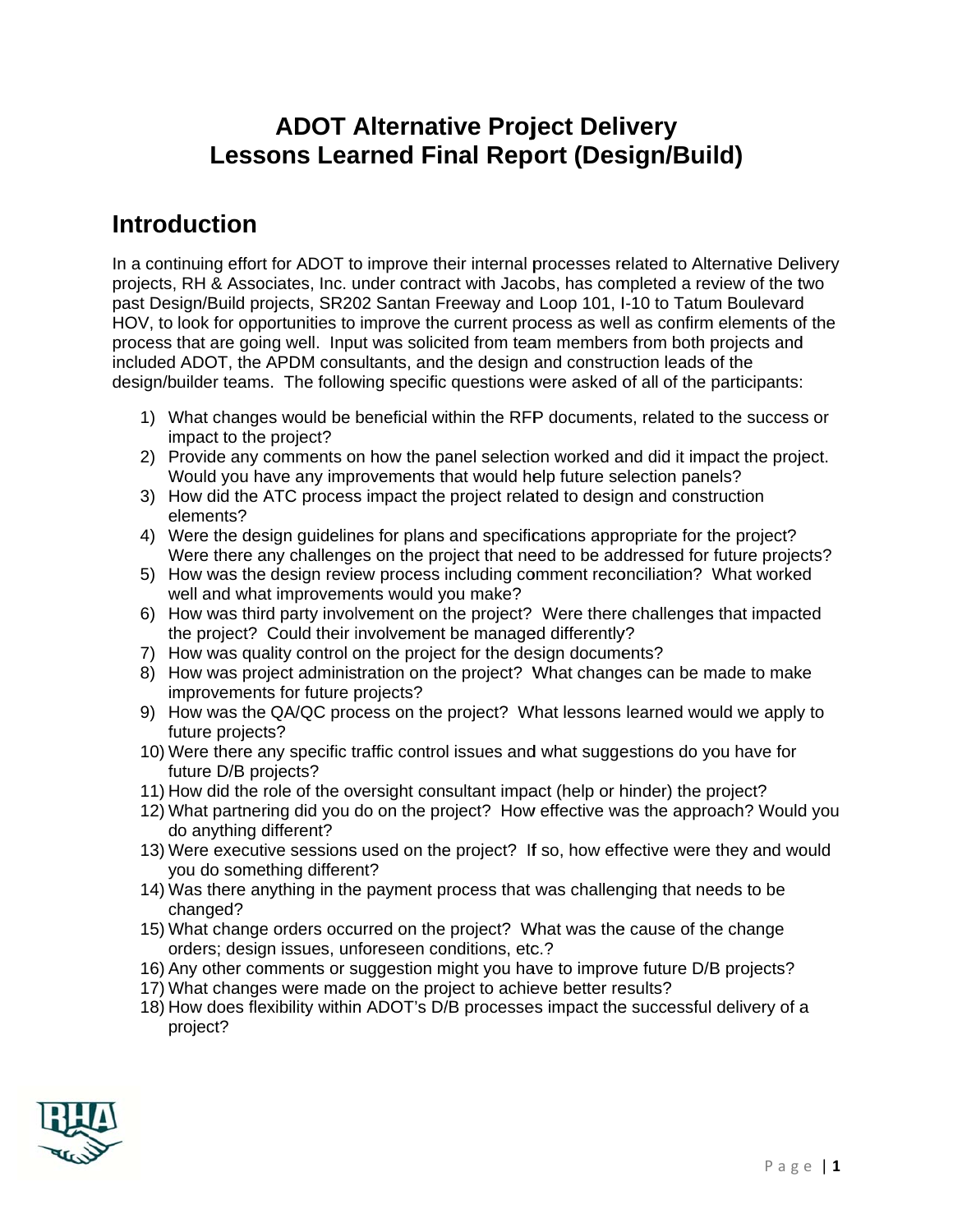From this information, the following suggestions, alternatives, and comments are provided to help ADOT to improve their current processes. Additionally, other recommendations are made based on additional information obtained from BMP's from other agencies, as appropriate.

This report is divided into the following categories:

- RFP and Selection Process
- Design
- Construction
- APDM Oversight
- Partnering
- Administrative
- Miscellaneous

# **Observations**

When reviewing all of the comments from both projects and after several conversations with participants, there is an overriding theme that should be addressed. There seems to be a lack of consistency in process and approach for each project. The processes followed or allowed are dependent on the ADOT staff and APDM assigned to the project, not based on developed processes. This begins at the RFP stage through construction. There also seems to be a need for overall training for the D/B process for all involved; ADOT, design and construction; construction management firms working for ADOT; contractors; and designers. This is addressed in more detail within the Miscellaneous section of this report.

One of the benefits of D/B as a delivery method is project and team flexibility, however, consistent approaches and processes must be in place to ensure guidance and to achieve consistency as well as ensure that the D/B teams know what will be expected on each and every project. This will aid ADOT personnel, consultants and contractors in knowing what to expect during all phases of the process. ADOT's processes can be overwhelming to new staff and then with the D/B approach being added, creates even more opportunities for confusion or misunderstandings. Throughout the comments below, there are ideas and opportunities offered to aid in improving the process of D/B within ADOT. Please be aware that several opportunities may be offered. It is not suggested that ADOT must embrace all of the changes, but these changes provide an opportunity to improve the D/B overall approach. These recommendations are being offered by project team members and the consultant through previous experiences. Also, many of these items are overlapping and may be referenced in several locations within the report.

# **RFP and Selection Process**

The overall process appears to be working well, except as noted below.

## **RFP and Selection Process**

1) Ambiguities and conflicts – There appears to be continuous problems within the RFP documents and plans provided during the bidding phase, including the lack of a clear hierarchical documentation of the documents. These are leading to challenges and conflicts between the D/B and ADOT during the design and construction phases. Additionally, some of these have led to change orders on the project. As an example, the ambiguities

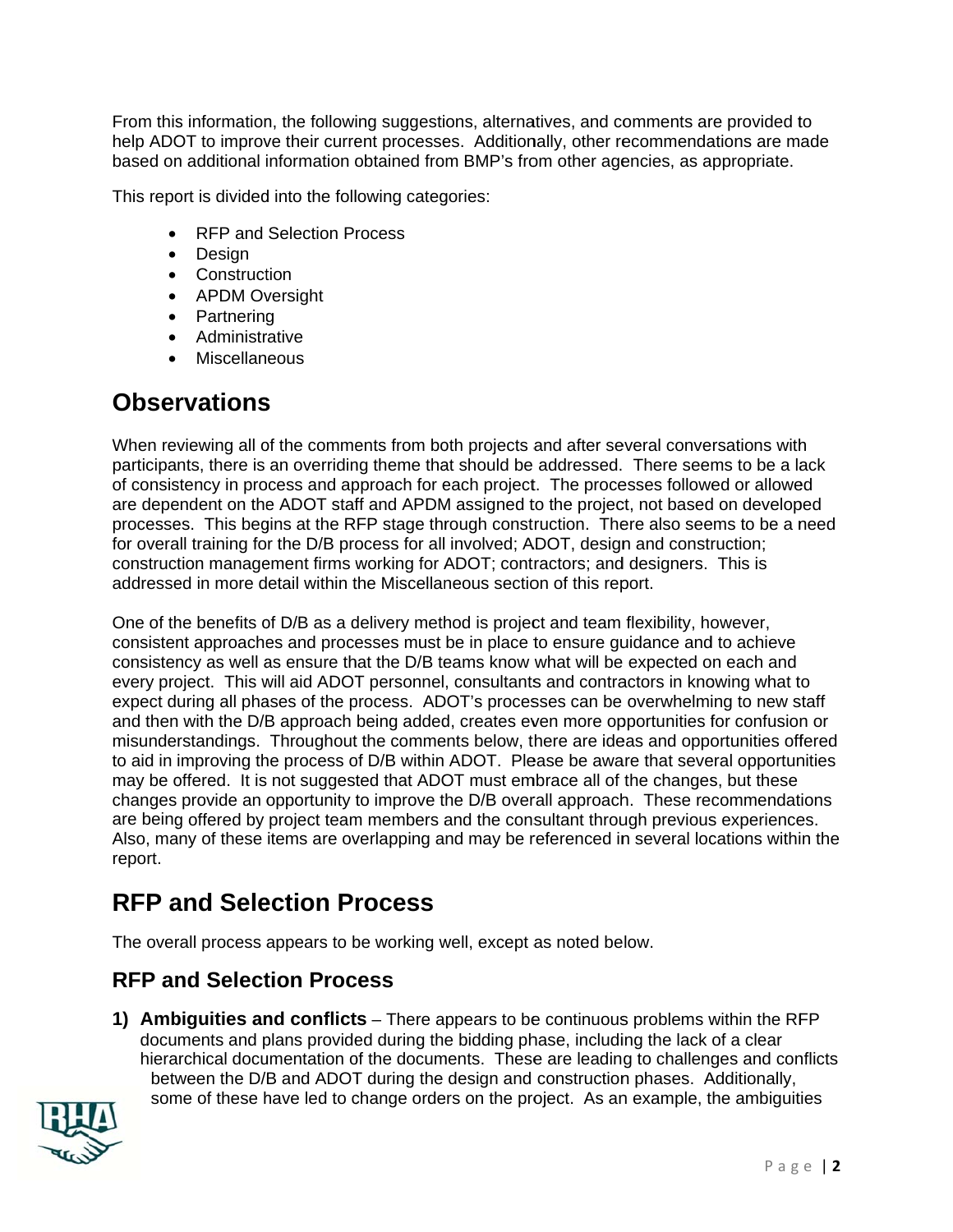or conflicts may appear between what is in the DCR versus what is being provided in the design/build bidding documents. Additionally, the RFP documents have been cut and pasted so many times, with very few edits, which has led to many problems within the documents. The D/B team makes a decision related to the documents that best suits their approach, and then if ADOT wants it different, ADOT is then required to accommodate the required change. Specific examples are provided within the Design Process section of this report.

#### **Potential Opportunities for Improvement:**

- a. A formal review process,  $3<sup>rd</sup>$  party, should look at all of the documents for each project to ensure that they conform to one another and to eliminate conflicts. Clarity of the documents is critical to the overall success. This should include involvement from the various disciplines/divisions to insure that the appropriate input is included. This should also include input from stakeholders as needed.
- b. The D/B team should be required to specifically outline all assumptions made during the bid process in the RFP and these should be taken into account by the selection panel. These should also be used during the project to be able to define a "change" to the contract.
- c. ADOT may also want to consider putting verbiage in the RFP documents that better outline the definition of a "change" to the contract. This may help to eliminate some of the assumptions being made and clarifications not being sought during the bidding phase, thus eliminating some of the change orders.
- 2) Subcontractors There appears to be continued challenges with specialty work subcontractors and the traffic control subcontractors on the projects. Traffic control continues to have the most challenges on the project and appears to create the most discord throughout the construction process. This includes the selection of subcontractors who are qualified to perform the work as well as meet the specific needs of the project. Additional information can be found below in the Construction section of this report.

- a. It is recommended that within the RFQ or RFP there be a qualification element for specialty subcontractor work and traffic control subcontractors. This would require ADOT to establish performance criteria and evaluation criteria specifically for the identified element of work, in lieu of only the qualifications of the design/builder. This may help alleviate some of the challenges that appear to be occurring during construction.
- 3) Performance versus prescriptive plans and specifications This continues to be a challenge for many agencies embracing the D/B process. There appears to be some challenges with making a decision as to what is "required or wanted" versus what is "desired, suggested or recommended". This creates decision-making problems during the design review and potential increased costs due to change orders during construction. Staff may not understand their roles related to what is acceptable versus what is desired or "it's just the way we do things". The D/B teams cannot and will not provide proposals and bids meeting the greatest ADOT "wants" if there are other options available and those options still meet what is "allowable". Additional information related to this issue is provided within this report under Design Manuals.

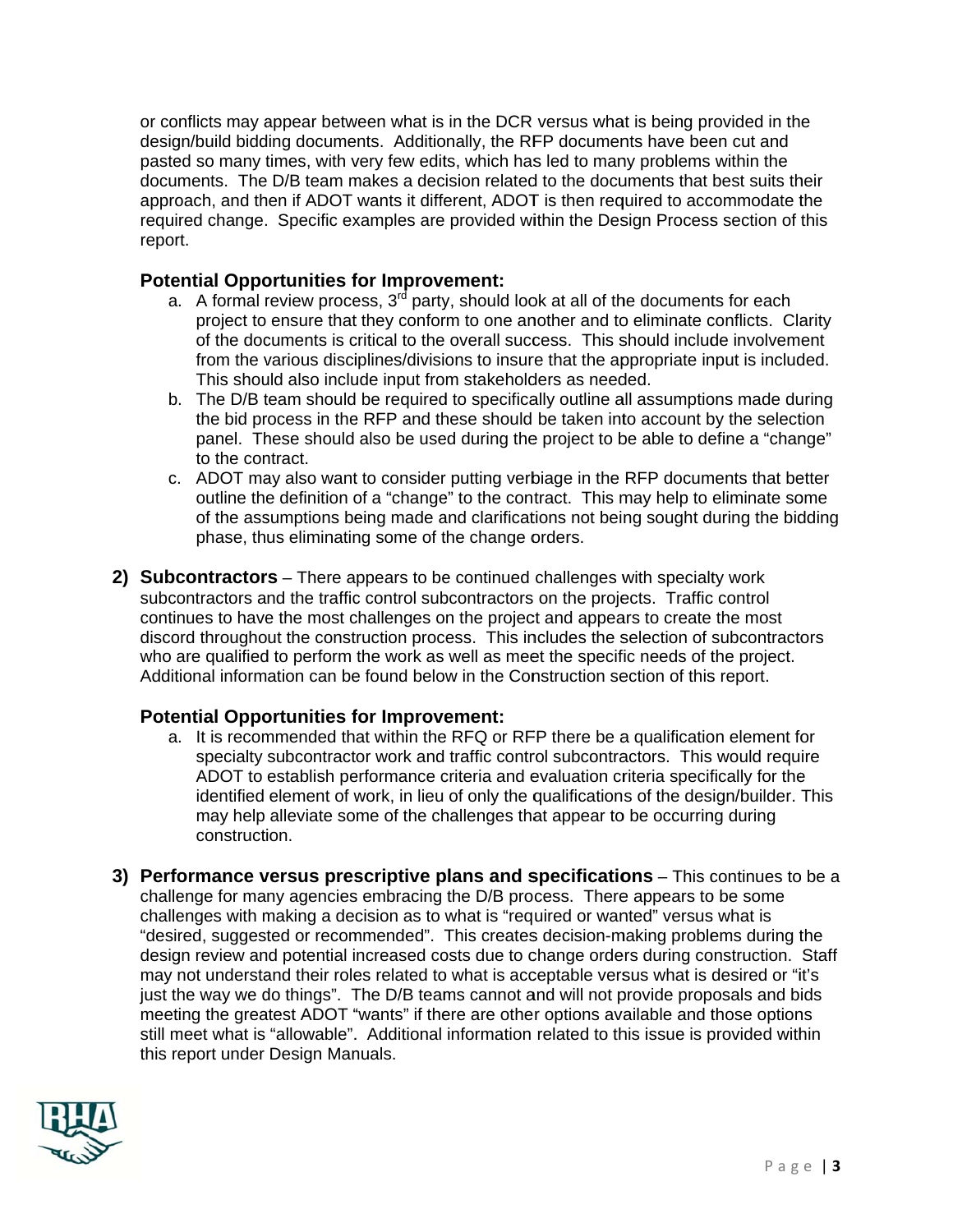#### **Potential Opportunities for Improvement:**

- a. One very big impact appears to be with traffic control requirements. This continues to be a challenge related to notifications, special events, road restrictions, safety, setup and tear down, etc.
	- i. It is recommended that the traffic control element of the project be as prescriptive as possible to ensure that the construction team has the information required to hold the D/B team accountable for the work.
	- ii. The definition of special events needs to be better defined in the RFP documents.
	- iii. The definition of "allowable" versus "approved" must be clarified within the documents.
	- iv. Define what the allowable physical lengths of closures can be within the documents.
	- v. Additional information related to this element during construction can be found in the discussion of the construction impacts within this report.
- b. There are decisions that need to be made internally within ADOT to answer the questions related to RFP documents that are performance versus prescriptive based. D/B is a process that, if used correctly, can provide innovation and creativity on any project, which can then lead to lower costs and a reduction in schedule through the use of performance specifications. However, there are times when specifications should be more prescriptive.
- c. One approach to review RFP documents prior to being released to the public is used by the USACE across the country. They conduct a formal value analysis workshop for each project prior to the RFP being released. This workshop brings together technical individuals to review the RFP documents for each project, including any additional existing documents that are a part of the contract documents. The workshop would include outside technical specialists, based on discipline and ADOT staff to identify the specifications that should be performance and those that should be prescriptive. Additionally, all of the documents involved in a project can be reviewed to alleviate some the challenges previously noted with ambiguities and conflicts. The cost for the workshop will greatly reduce the change orders required during construction, thus providing a good cost/benefit to the overall project.
- 4) Selection Panel The selection panels appear to have fewer and fewer people involved with D/B experience which can lead to a reduced understanding of the proposal elements, the contractor's approaches, etc. This may not lead to the best team being selected for the project. Additionally, it was noted that on one of the projects the Resident Engineer did not get involved on the selection panel. This appeared to create some challenges later on in the project. Since the RE was not involved, there was a lack of understanding with the D/B team's approach and what is included within the proposal.

It was also noted that having the consultant and the contractor on the panel provided some very good input during the selection process and this should be continued into the future.

#### **Potential Opportunities for Improvement:**

a. There are a couple of opportunities for ADOT to consider. This might include increasing training for ADOT staff on the D/B process before each selection panel, or have the panel go through a specific training course about D/B, the selection criteria, etc. The other opportunity is to start including other types of panel members, not

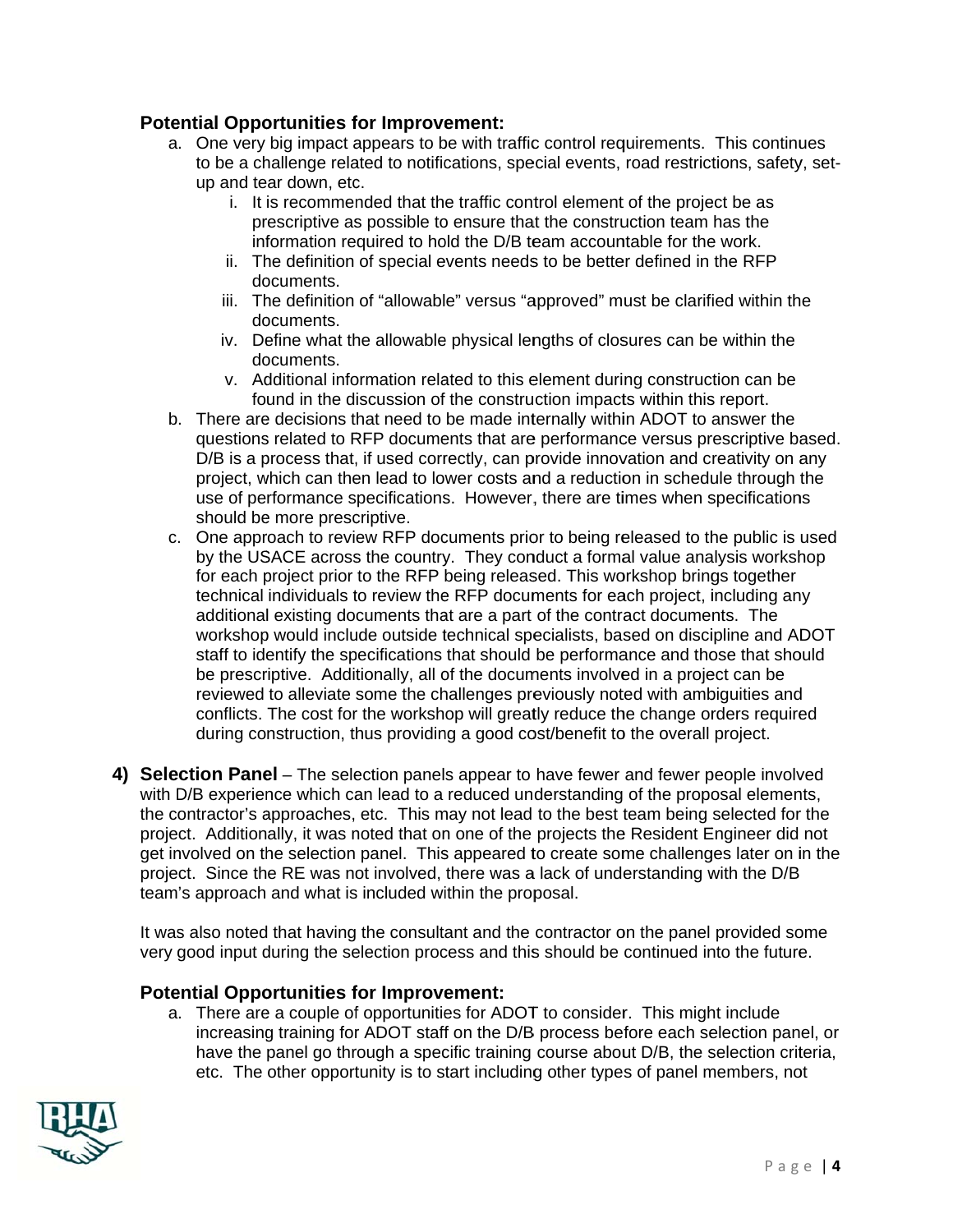ADOT staff. This however continues to limit ADOT's involvement which is not necessarily the best choice.

- b. The suggestion is to make sure the RE and the PM are a part of the review and voting process. This is critical to get them involved and get "buy in" to the team that will be completing their project. It helps to provide ownership. However there may be a downside to consider, having someone involved in the selection that will be working on the project may prove to be challenging, especially if the firm selected is not the firm that was the first choice of the RE. This may create more challenges on the project. ADOT may want to review their policies for selection panel members and then educate the internal staff as to their approach and the reason for the choices being made and make sure this is not taken personally.
- 5) Weighting Factors Consideration should be given to the weighting factors applied to the schedule (+B criteria/magnitude and/or prescription of certain periods of time, e.g. mobilization/co-location, orientation period, design, etc.) in the scoring of Design-Build proposals. The observation is that schedule weighting factors often over-emphasize the time component of projects to the detriment of the cost and function of the team. Less emphasis on time will not automatically result in longer duration projects because of the need for teams to self-regulate the most cost-effective duration - essentially balance increased costs to accelerate vs. lesser cost to slow down but extend overhead costs.
- 6) ATC Process This process appears to have quite a few challenges. If standards have been developed, they are not being followed or are randomly used, depending on who is involved with the process. ADOT needs to determine their intent of using an ATC process. The intent or use will clarify the needs and the process to be followed. Additionally, it was noted that a single meeting during the process does not accomplish the needs of the D/B to successfully implement the ATC process. Sample information from other states has been included at the end of this document for future reference.

- a. This is a critical part of a D/B selection process. If there is a formal, written process that has been included in the RFP, the process, as written needs to be followed. However, after reviewing the current ATC process description, it needs to be expanded to include more detailed explanation and definition. The process should be reviewed to determine the intent of its use and the process steps that are included. Those that are involved with the process during the bidding phase should have a thorough understanding of the process and how it is to be implemented. There are many things that need to be stipulated in this process including; the intent of the ATC; what is required for an ATC (complete impacts identified that meet all design requirements), if not, what are the impacts/costs and where does the responsibility lie; ATC's and design exceptions; panel member make-up and authority; rejected ATC's: use of other proposers ATC's, etc.
	- i. If an ATC process is not used, we would recommend that ADOT adopt a value engineering process into their D/B process. Requiring that the D/B participate in a formal VE session upon completion of the bidding process. This would allow for open discussions between D/B, ADOT and others, to formulate opportunities and innovation and allow the D/B to question the RFP documents in lieu of making assumptions during the bidding phase. If there are ideas that are selected that change the bid price, a VECP is written and

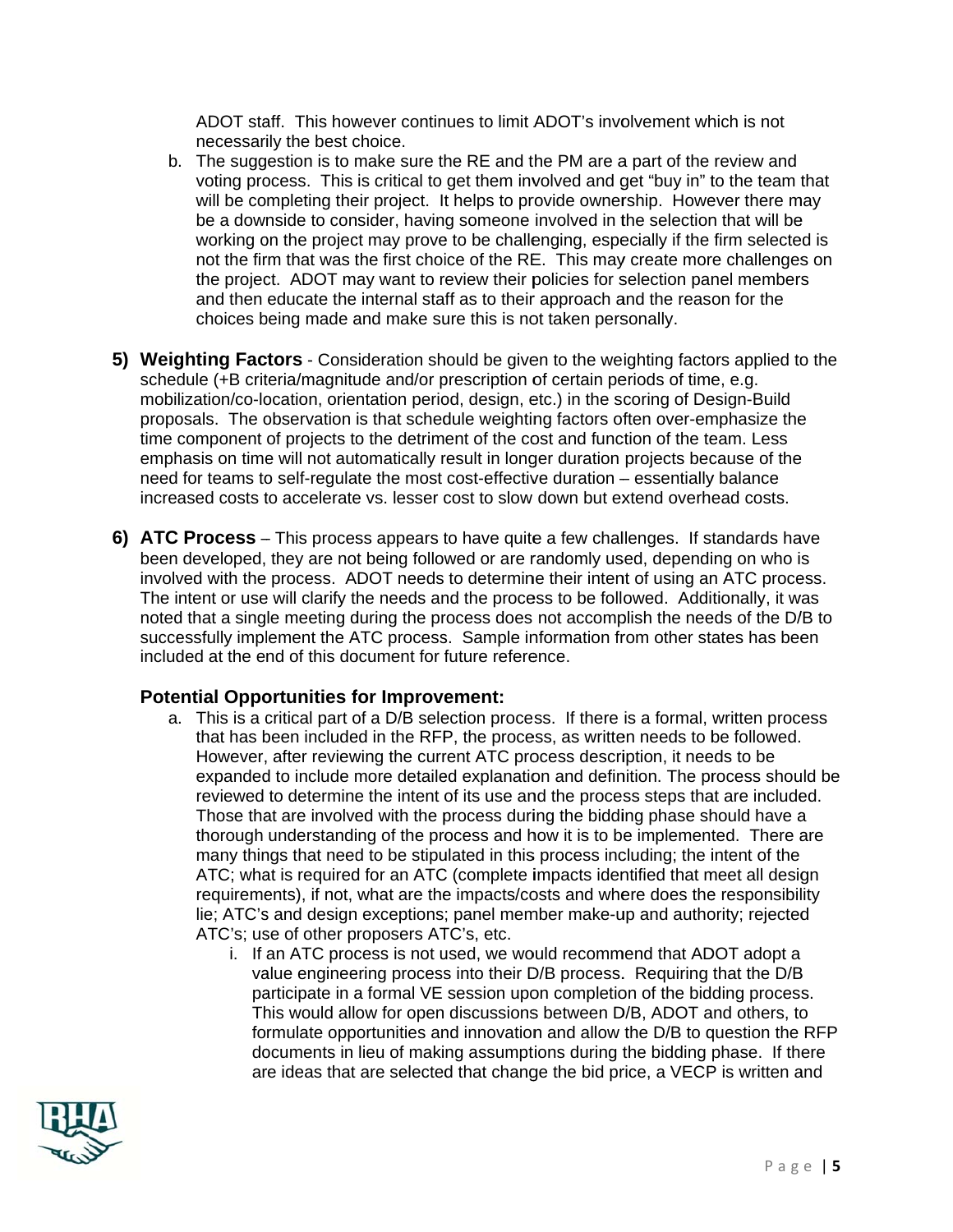the contract is changed, with a split savings between the D/B team and ADOT.

- ii. If not already included, ADOT may want to consider having the PM and RE involved with the ATC process to learn about options and opportunities and to provide input.
- iii. As an example, if ADOT wants to gain from the process, the ATC process should be private, not a shared, process. This enables each team to be innovative and creative in their approach and that is what gives them the edge for their bid. It should be noted that all ATC's will be available to the successful bidder after the bid, if the bidding firm accepts the project stipend. ADOT can then review both the rejected ATC's as well as those of the other bidders that they would like considered by the successful bidder. The criticalness, however, is the timing of when this must occur. This is something that could be led by the APDM consultant to aid ADOT during the process.
- b. Other similar processes There are other processes available for gaining input and clarifications during the bidding process, these include the typical Q&A process, prebid meetings, etc. which should be considered.

# **Design Process**

The over-the-shoulder design review process is a great success in the D/B process. This provides an opportunity for much more informal discussions leading to better designs, improved coordination, and quicker decision-making. The co-location of the team is also a very successful element of the process and should be continued. Additionally, the overall QA/QC process during design appears to be functioning well with only a few challenges as noted below.

1) Specifications versus Guidelines – Once again, the question of performance versus prescriptive guidance becomes an issue during the design phase as well as during the bidding phase. There is always a range of interpretation within the extensive list of design quidelines (both ADOT and AASHTO, etc.). Many of the variations in "criteria" and/or "guidelines" have substantial ranges in cost that affect the bid price for the project. The design quidelines are appropriate for the project, but the range of interpretation needs to be mitigated for future projects. Additionally, the verbiage that is used in the documents can be very ambiguous, including the words "may", "shall", "should", "requirement", and "guideline". These continue to lead to interpretation issues of what is and is not a requirement. One other area of concern is that a quideline is referred to in the documents, in lieu of it being added into the document. If it is not in the RFP, they choose not follow it. It creates more challenges. Specific areas identified include PCCP, traffic control, work windows, CRCP, survey requirements (AASHTO 93 or MEPDG), maintenance access, and DR440.

- a. At a minimum, ADOT should include a definitions page within the documents that specifically defines the identified words to eliminate any confusion of requirements versus guidelines.
- b. It is also critical to educate ADOT reviewers as to these definitions so they are not asking for things that may be different than the RFP package, leading to additional costs to the project.

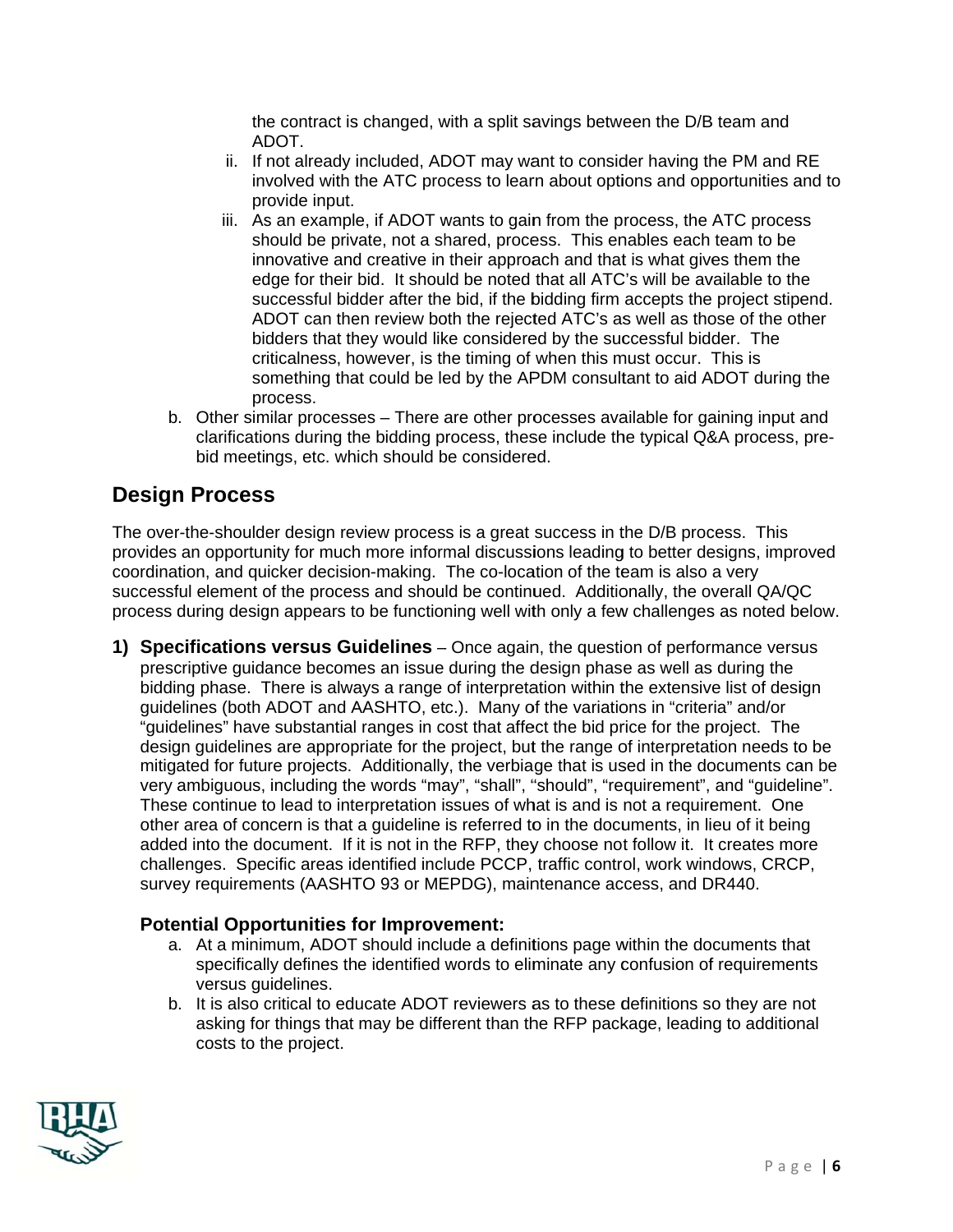2) Design Manuals – D/B allows the team to come up with a design and costs based on what is "allowable". This has nothing to do with the requests of how ADOT actually "wants" it completed. The contractor will push for the "allowable" limit and want the designer to design to that level, even if the designer knows that this may or may not be accepted by ADOT. This puts the designer and then the D/B team in a precarious position and leads back to the issue of "preference" versus what is "allowed".

#### **Potential Opportunities for Improvement:**

a. This needs to be addressed with training and the actual RFP documents to ensure there is a firm understanding. This can become very difficult if the documents become too prescriptive as this may limit the innovations and opportunities of the D/B process and the proposals from the D/B teams.

#### 2) Design Reviews

Over-the-Shoulder - As briefly discussed above, the over-the-shoulder approach is a critical element in the overall success of the process. However, it is noted that a couple of elements do need some improvement. ADOT should continue to promote the informal overthe-shoulder process to gain concurrence and make decisions in lieu of waiting until the formal submittals. The process used the APDM firms to review and make comments on the design plans. However, it was made very clear that they could not make decisions for ADOT and at times, ADOT was not present during the over-the-shoulder reviews. These meetings are to be used to gain consensus on approaches, not necessarily the actual designs, but decisions could not be made. The APDM had no authority to agree to anything, the final decision had to be ADOT. It is absolutely critical that the over-the-shoulder team must include the decision-makers on the project and they need to be engaged or these meetings become a waste of time.

- a. Review Times Two separate comments were made regarding review times. One was that some of the review times appeared to be rather condensed which meant that they didn't appear to be adequate. While the other comment was that during the D/B process, review times should be condensed and meet the needs of the project. This should be a discussion point during the design Scoping/Partnering session to establish adequate time lines.
- b. Review Comments It appears that those providing review comments do not understand the relationship between the RFP document and the design. In addition, as noted above, understanding the definition between required versus quidelines.
- c. Additional Reviews In one of the projects, an extra review was incorporated into the process before construction was allowed to begin on one of the projects. This was not scheduled or anticipated from the bid documents.
- d. Discipline Team Meetings These were used on one of the projects and were very effective and afforded greatly improved communication. It is recommended that these continue on all D/B teams. This also limited the "emails" to more face to face communication. The goal was "no surprises" by the time the formal submittal was received.

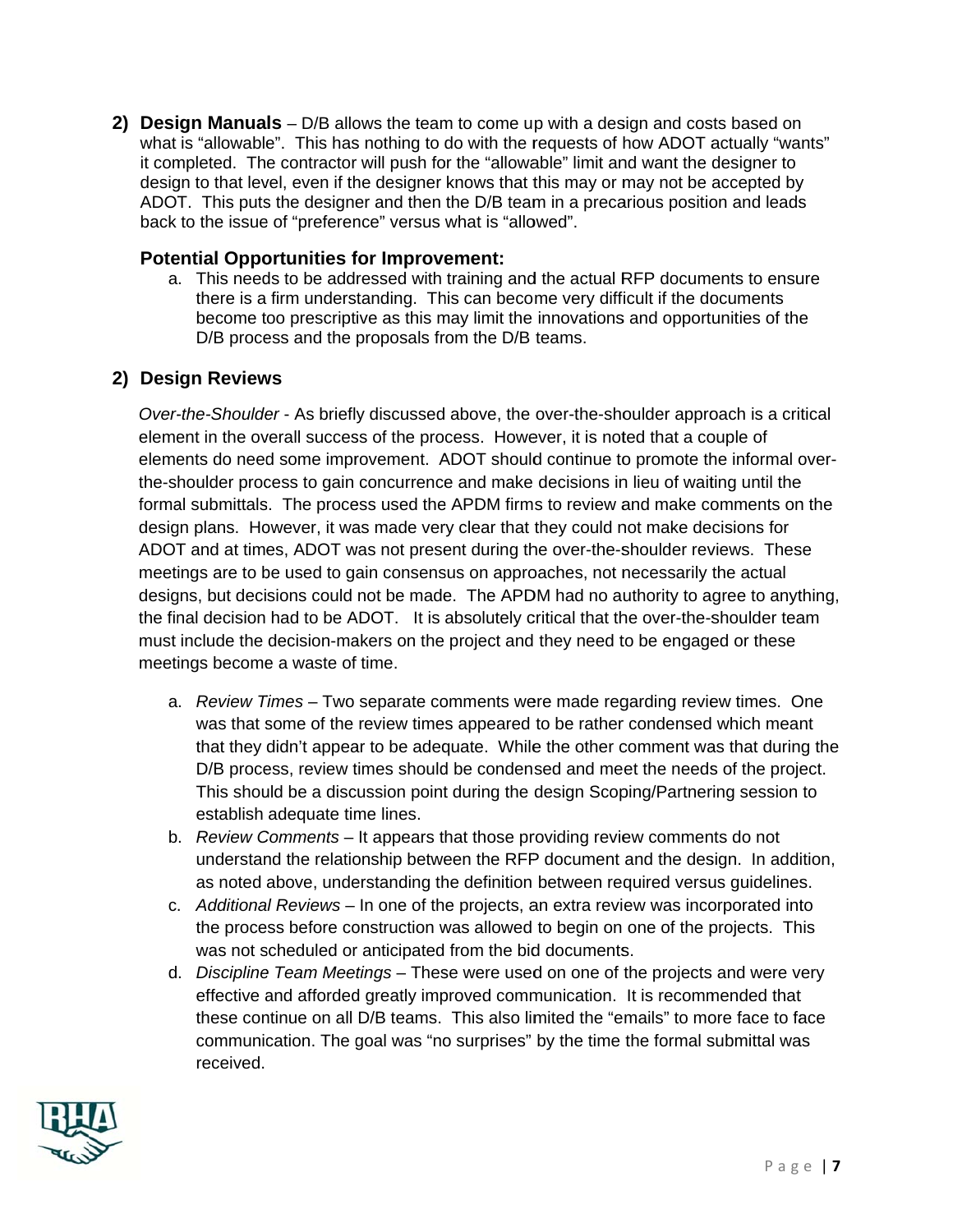e. *Electronic documents* – The use of electronic documents increased the value on one site, which seemed to waste a lot of time, especially if they were not planning on<br>going into the office before heading out to the site.<br>**Example 10 and 10 and 10 and 10 and 10 and 10 and 10 and 10 and 10 and 10 and 10 and** of the projects and allowed for greater success of reviewing documents. However, there were challenges with ADOT staff being allowed to access the consultant's system and the construction staff did not have access to the electronic documents. Things had to be printed out, picked up in the office and then brought to the project site, which seemed to waste a lot of time, especially if they were not planning on going into the office before heading out to the site.

#### **Potential Opportunities for Improvement:**

- process so that the team is not waiting until the formal submittals to know what direction is being taken. The individuals with this authority should be the ones that are involved in the process to avoid misdirection or no direction to the D/B team. This however, can be an area of frustration to ADOT staff, complete information may not be known at the time of the informal over-the-shoulder meetings, which leads the reviewers to be reluctant to make decisions. A formal process might need to be established that identifies the roles and responsibilities as well as accountability of both the D/B and the reviewers for information/decisions provided during these meetings. If not a formal process, on a project by project basis, this process could be established during the initial scoping/partnering meeting between the D/B and be established during the initial scoping/partnering meeting between the D/B and<br>ADOT. If this does not occur, the over-the-shoulder meetings are of little benefit to the project team.
- b. Additional training might be helpful for the reviewing staff to better understand the RFP documents and its relationship to the design being provided versus a "standard" ADOT approach to the design. There should be strong leadership from the ADOT PM to aid in this entire process.
- c. The overall design review approach may need to be evaluated to ensure that it fits with a D/B process and to ensure that ADOT is not trying to fit a standard design<br>review process into the D/B process.<br>d. ADOT may want to consider using the RFI process to post RFC's, as it appears to be with a D/B process and to ensure that ADOT is not trying to fit a standard design review process into the D/B process.
- more effective than the FDC/NCS process.
- e. The over-the-shoulder meetings and approach should be a strong topic during the design scoping/partnering session that should occur at the beginning of the project.
- f. The electronic system that is being used on a project should be accessible by all team members. ADOT's IT department will need to work on how to allow this for ADOT staff members for ease of transferring and reviewing documents.

#### **3) Third Party Involvement During Design**

Third parties can be a critical element to the success of the project, especially if they have a direct involvement in the project. Currently stakeholders are included in the partnering approach and this should continue. Additionally, their involvement in the selection panel should continue, as necessary. Some improvements can be made, as stated below:

#### **Potential Opportunities for Improvement:**

a. It is important to better integrate stakeholder issues into the RFP documents. This is causing assumptions to be made by the D/B, which is leading to potential changes if the assumptions are wrong. If these are not adequately incorporated, they will continue to lead to required changes in the documents leading to potential change orders.

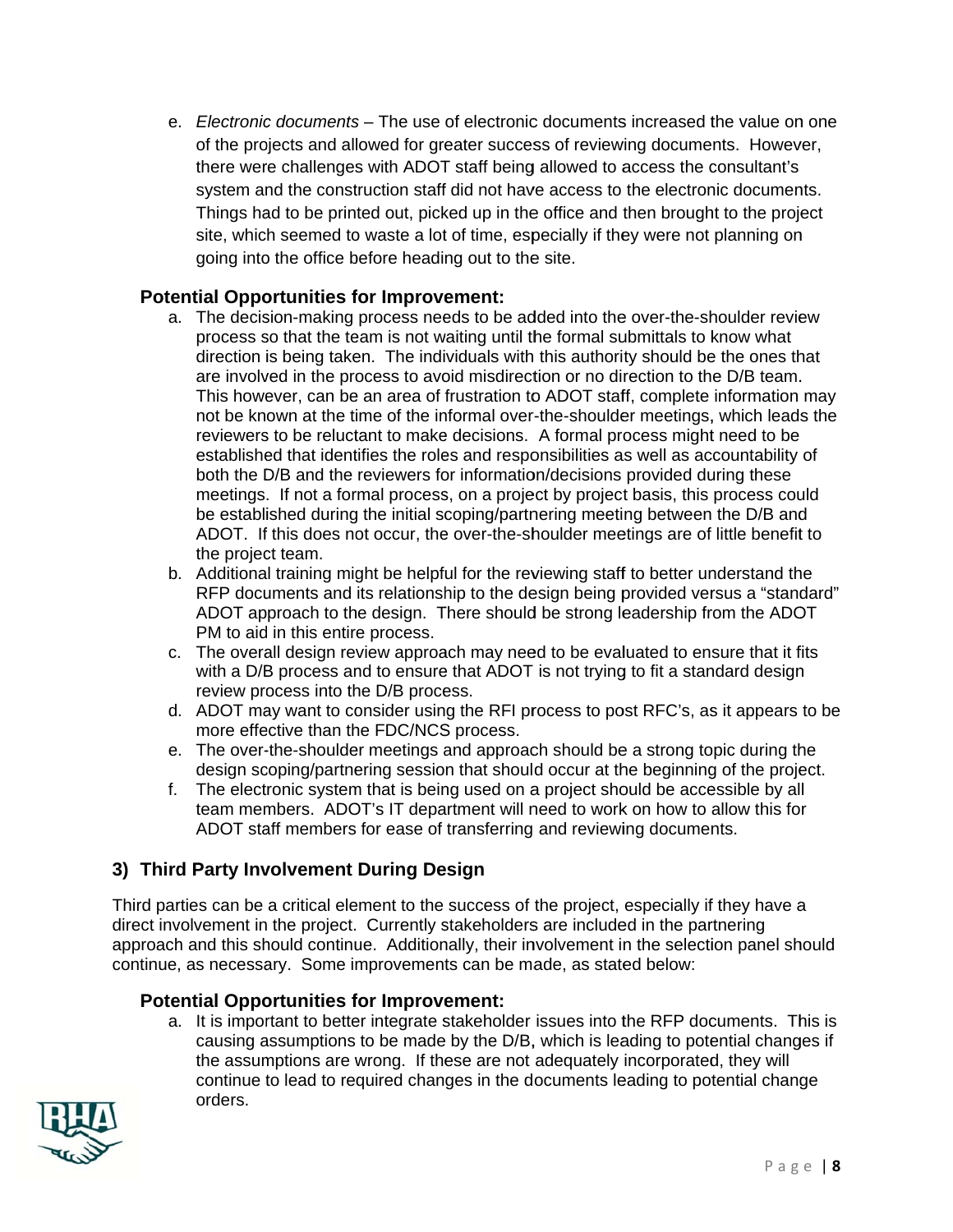- i. The same challenges will need to be addressed related to performance or prescriptive based elements. If these are to be performance based, the stakeholder will need to be involved in establishing the performance measures required to meet their needs.
- ii. The third party's specific needs have to be addressed adequately in all RFP documents. There needs to be an understanding, with the third party stakeholders, of the consequences of not providing adequate information at the appropriate stage in a D/B project.
- iii. Stakeholders should also be included in the RFC process so that any issues related to their needs or requirements are addressed adequately to avoid the need for change during the process.
- iv. Commitments also need to be obtained from stakeholders involved in the process. This should include a single point of contact to be used throughout the project to eliminate challenges with decisions or commitments being made. ADOT might want to consider, if not already being used, specific project Memorandums of Understanding (MOU's) when this is a critical element on the project.
- 4) Design QA/QC Process There appears to be no consistency in what is required by ADOT from the design team. This appears to be different from APDM to APDM and project to project. There was no real understanding of what was "expected" versus what was "required" for approval. Additionally, there was no understanding of what ADOT was going to review and what the APDM was going to review or the approval authority. This can lead to a much larger increase in cost for the D/B team and doesn't follow the standard ADOT design submittal requirements.

The internal quality control from the design teams worked well.

#### **Potential Opportunities for Improvement:**

- a. This process needs to be better vetted with the APDM and all projects should use the same process. Then this process and detailed requirements should be defined within the RFP document so that the costs associated can be accurately accounted for in the D/B team's proposal.
- b. One other suggestion that was recommended included using a common "naming" process for all documents to ensure clarity.

## **Construction Process**

This includes elements such as QA/QC process, paperwork, pay applications, traffic control, and ADOT staff selection.

1) Change Orders and Force Account – The process for managing these two elements appears to be a challenge. It is taking an inordinate amount of time to process and pay for these items of work

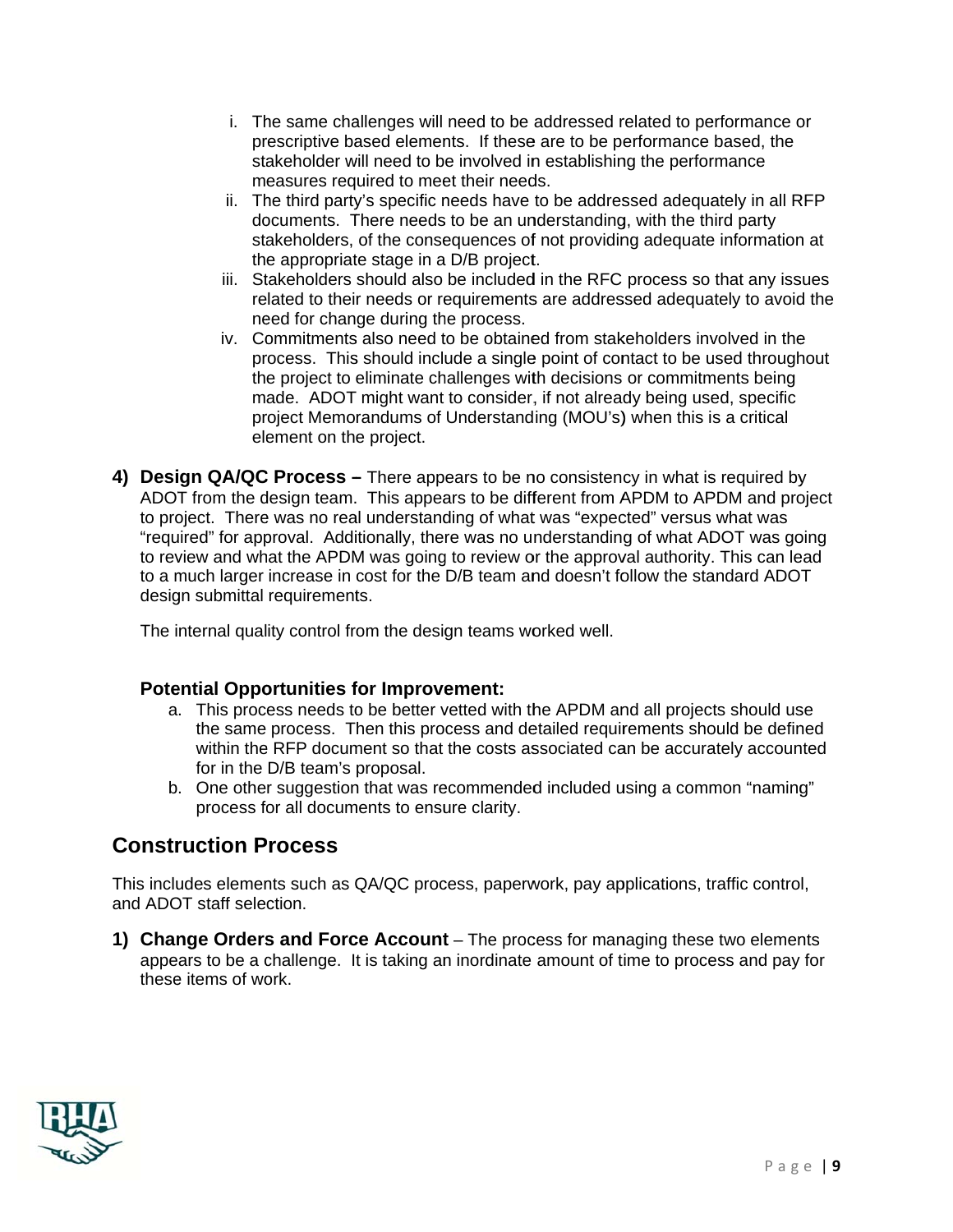#### **Potential Opportunities for Improvement:**

- a. ADOT should review the current process and determine where the impacts may be. A specific process related to the D/B approach may need to be developed. Additionally, if some of the time challenges are impacted due to the D/B firm, the specific process requirements should be addressed in the contract documents to ensure both parties are doing what is required to ensure a successful process.
- 2) QA/QC Process Many of the challenges appear to lie with non-compliant work and the ability to require the D/B to perform as stipulated in the documents. This also includes, what appears to be the most challenging, which is traffic control issues. One other area is related to documentation of changes in the field with the design documents. This process needs to be established and agreed upon for each project or a standard process developed.

- a. There appears to be a challenge with being able to penalize non-compliant work within the D/B process. It is recommended that ADOT develop a process, or ensure there is an existing process, that will ensure that ADOT continues to get the quality as specified and expected on each project. Quality should not be compromised and in fact should be improved on D/B projects.
- b. Traffic control items seemed to be the largest impact on the projects. As mentioned in the design process section, traffic control items may want to be more prescriptive rather than performance-based.
	- i. In addition to having them more prescriptive, tools must be provided to the construction staff to enable them to assess penalties related to times requested versus what is "allowable" versus what is actually "approved". This item was described in more detail in the RFP process review section.
	- ii. The traffic control plan provided by the subcontractor should include specific items of work that can be reviewed and penalized as needed on a job. This might include their ability to keep the job tight and following MUTCD requirements, traffic control set-ups and tear-downs, and the amount of work that should be completed during closures. The other option would be to have these items very prescriptive in the RFP and to provide a summary of potential penalties tied to these items.
- c. One successful approach for documentation of changes was to ensure that a new plan sheet was developed for the change and it worked as a redline for the documents.
- d. The issue of how to document and track changes needs to be a discussion item during the construction partnering session to agree upon a process, if a standard process is not developed.
- 3) ADOT Staff Selection It is still important, especially with new staff members, to ensure that the owner's staff has experience with the D/B process and have the ability to be flexible and open to working differently.
	- a. It is recommended that some small, focused workshops on D/B be held to continue to train ADOT and consultant staff on the D/B process and specific process changes related to how ADOT does business in the D/B arena.

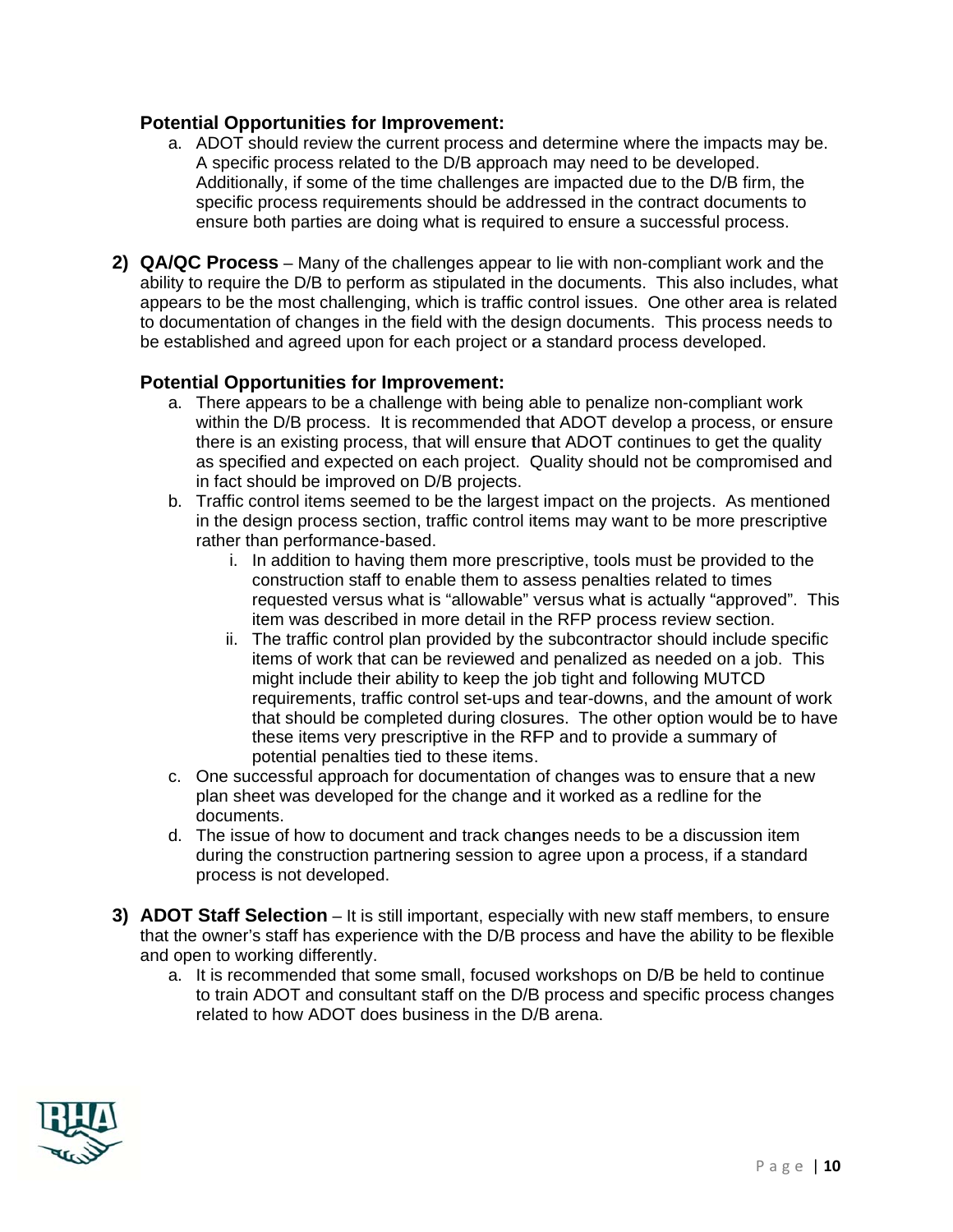# **APDM Oversight**

There was overwhelming feedback from almost all interviewees that the oversight and help provided by the APDM consultant during the design process was very beneficial. It created a quicker turnaround of issues and concerns and getting problems solved in a timely manner. The APDMs' followed up and tracked down answers to technical issues. There were some challenges, as previously stated related to roles, responsibilities and authorities. Also, the discussion of preference and policy became issues where differences were a challenge. The challenge with the preference decisions, which usually came from ADOT is that some led to change orders. One area that was identified was the need for ADOT to make "policy" decisions, but it wasn't clear what the definition of "policy" is.

One other area of concern is related to payment of the APDM firm during the project. Currently, the PM is not involved with reviewing the pay applications.

One last identified challenge was hiring an out of state APDM consultant created some challenges on the project related to getting paperwork completed in a timely manner.

There was no real impact during the construction process.

#### **Potential Opportunities for Improvement:**

- a. The roles, responsibilities and authorities of ADOT and the consultant need to be identified at the beginning of each project. This can be accomplished in the scoping/partnering workshop and should include all parties, including the D/B team, so that everyone understands each other's roles.
- b. The current process of paying the APDM should be changed and the PM should review the pay applications prior to being submitted to Julio Alvarado for payment.

## **Partnering**

Both of the teams identified the need for Partnering and the Executive Sessions seemed to have the greatest impact on the project. Partnering should continue in a formal manner.

1) There should be a consistency between the team Partnering session and the Executive Session. There were two different facilitators.

- a. Facilitation It is recommend that the facilitator be the same to provide consistency, however it was recommended that the Executive Sessions should have a 3<sup>rd</sup> party facilitator and not from CC&P. This means, both sessions should be facilitated by an outside facilitator and should be the same for both sessions. It was identified that there was not a large commitment by the executives to attend the quarterly meetings on both sides. Additionally, a final close-out workshop was not held.
- b. Workshops The sessions need to occur earlier in the design process, the session happened way too late.
	- i. D/B projects can often prove to be very challenging because of the newness of the process to many if not all stakeholders involved. This includes owners, designers, construction managers, stakeholders and contractors. The first workshop (scoping/partnering) should be held as soon as all of the players are on board at the very beginning of design, as this is a team approach. The purpose of the workshop is to help open up critical lines of communication by understanding many of the process elements that can be frustrating since the

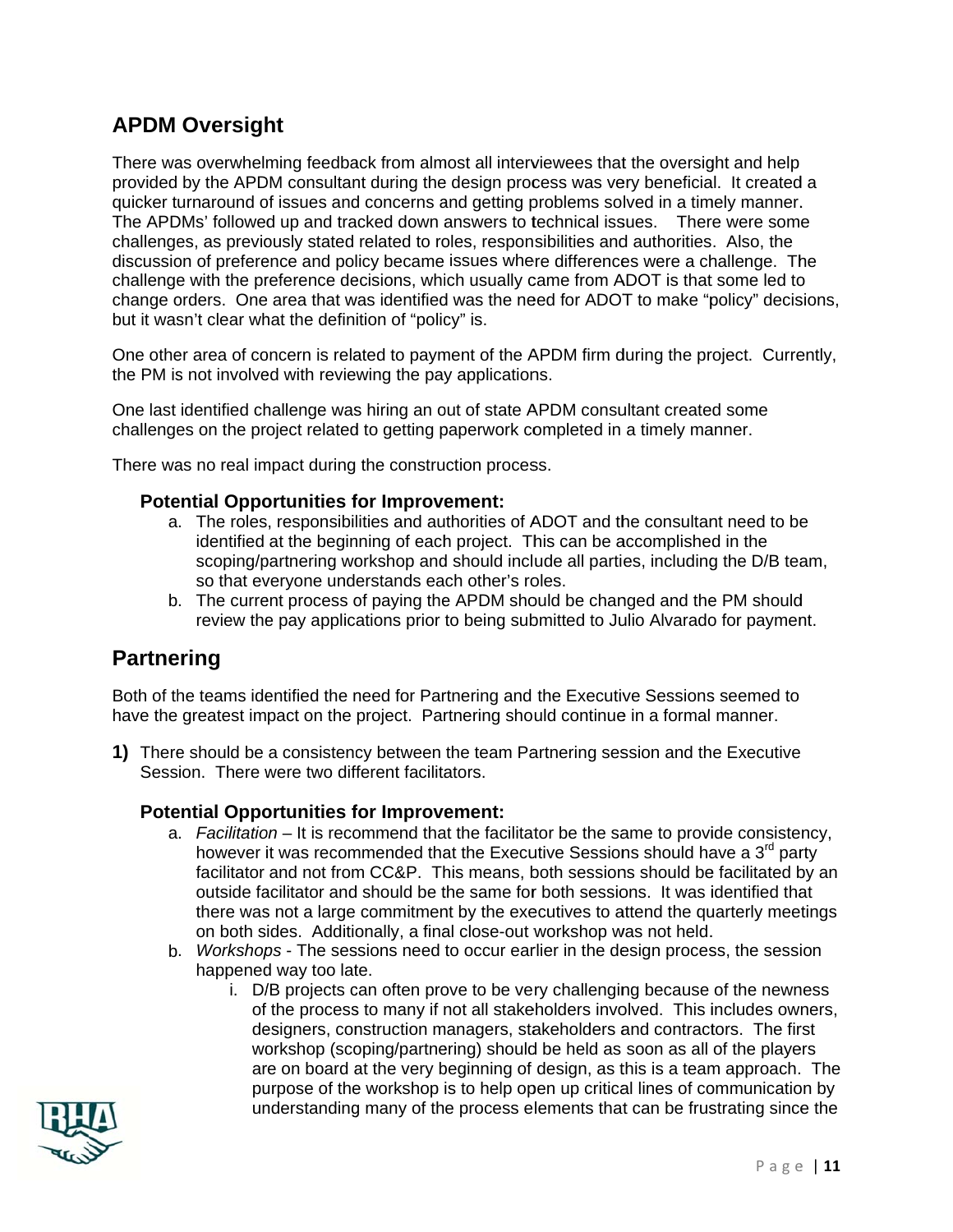D/B methods are different from the normal design/bid/build process. At a minimum, the following elements should be discussed:

- 1. D/B process expectations
- 2. Elements of communication includes a communication plan and identifying the roles, responsibilities and authorities of all involved
- 3. Project Goals bigger picture and not construction related
- 4. Issue Resolution this is important to identify early on to ensure that the team and the project can continue moving forward in a positive manner. There will be times when there are disagreements between the various players and a process on how to work through the issues is important. The real challenge is also that we need to be responsive to one another, we have to provide information in specific ways, and we need to be flexible. So what happens when team members, during design, are not working this way? Thus, the need to develop an issue resolution plan. This is very different than a conflict management plan for construction, so it is important that the team establish the rules by which the plan will be used. There cannot be a standard set of rules, it is critical for the team to develop them during the workshop. This ensures a comfort level for all team members that escalation can and will happen as needed, without anyone taking issues or escalation personally.
- 5. General Administration Project Elements this includes Design Reviews/Meetings/Comment Reconciliation, QA/QC, Change Process, and Project Meetings
- 6. Community/Public involvement during design
- 7. Value Engineering/Constructability Expectations
- 8. Risk Analysis and Management
- 9. Team Maintenance and Follow-up, including scheduling the design close-out/lessons learned workshop
- ii. A second construction workshop should be held focusing on the typical construction elements and include all of the subcontractors and inspection crews.
- iii. One project had "How are we doing" meetings every two weeks and it seemed to be very valuable in helping to reduce potential friction points on the project and where the team might improve. This was more of an issue resolution type meeting. These were very beneficial and it is suggested that it might be something to integrate into the formal partnering approach.
- iv. It is recommended that a new specification be written for partnering for Alternative Delivery projects and include all of the expected commitments to partnering and to the various identified workshops; design, construction, executive and close-out (lessons' learned) to ensure attendance and involvement by the key individuals from both ADOT, stakeholders and the D/B team.
- v. A lessons' learned workshop should be completed for design and construction, separately for each project. The scheduling of the design lessons learned is critical at the completion of design, not waiting until the completion of construction.

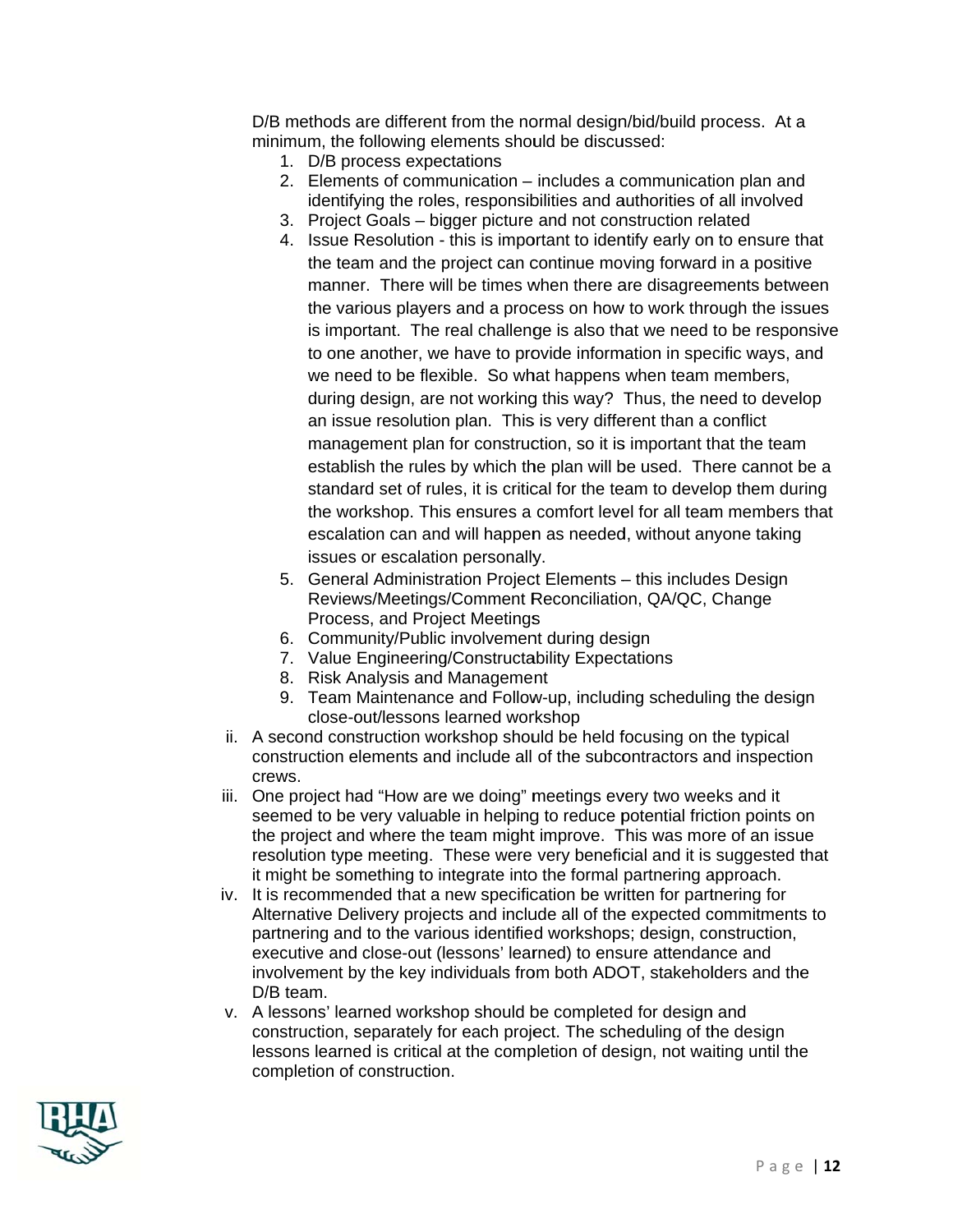vi. Quarterly executive sessions are very effective and helped to keep things running smoothly. Commitments by all executives are required.

# **Administrative**

Administrative elements discussed include the payment process and change orders.

### 1) Payment Process

Construction Progress Payments - There appear to be challenges with the existing process related to being able to estimate work complete for progress payments. The contract is done by very large lump sum items, however, construction staff is being asked to estimate work complete and the quantitative data is not available. This is not a contractual requirement but seems to add quite a bit of work for staff.

#### **Potential Opportunities for Improvement:**

- a. If lump sum is going to be used, is it possible to use percentage of completion versus detailed quantitative data to reduce the amount of work required every month. If this is a process improvement, this should be included as part of the training process.
- a. Based on the lump sum approach, it is very difficult for the RE to withhold monies for needed corrective work. A process should be developed that allows for a disincentive/penalty item that monies can be held until the work is complete. This would not need to be done on every item, but just those items where quality of work traditionally becomes an issue. This may however, require more detailed/specific bid tabs, versus a lump sum approach.

Design Progress Payments - The current process to pay for the design portion of the project does not work very well.

#### **Potential Opportunities for Improvement:**

- a. It is recommended that a basis for payment be established to accommodate the payment of this as a work item.
- 2) Change Orders It appears that several change orders have occurred on both projects due to several items. This has included unsuitable subgrade, increases in project scope, conflicting or inconsistent specifications and project documents, as-built differences from existing field conditions (this is becoming more and more of a problem), and existing conditions not identified in the scope of work.

- a. The challenge with change orders is responsibility in a D/B contract. As discussed in the first section, it would be beneficial for ADOT to define a change to the contract within the RFP documents. Realizing that the more risk is transferred (or shared) with the D/B, the higher the costs will be, however, it would be understood at the beginning of the project.
- b. The more detail that is included in the contract documents, the more of a chance you have for a change in the field, if information was omitted. This also deals with the discussion of performance versus prescriptive specifications and documents. Has ADOT adequately identified the risks associated with the project and where the risks

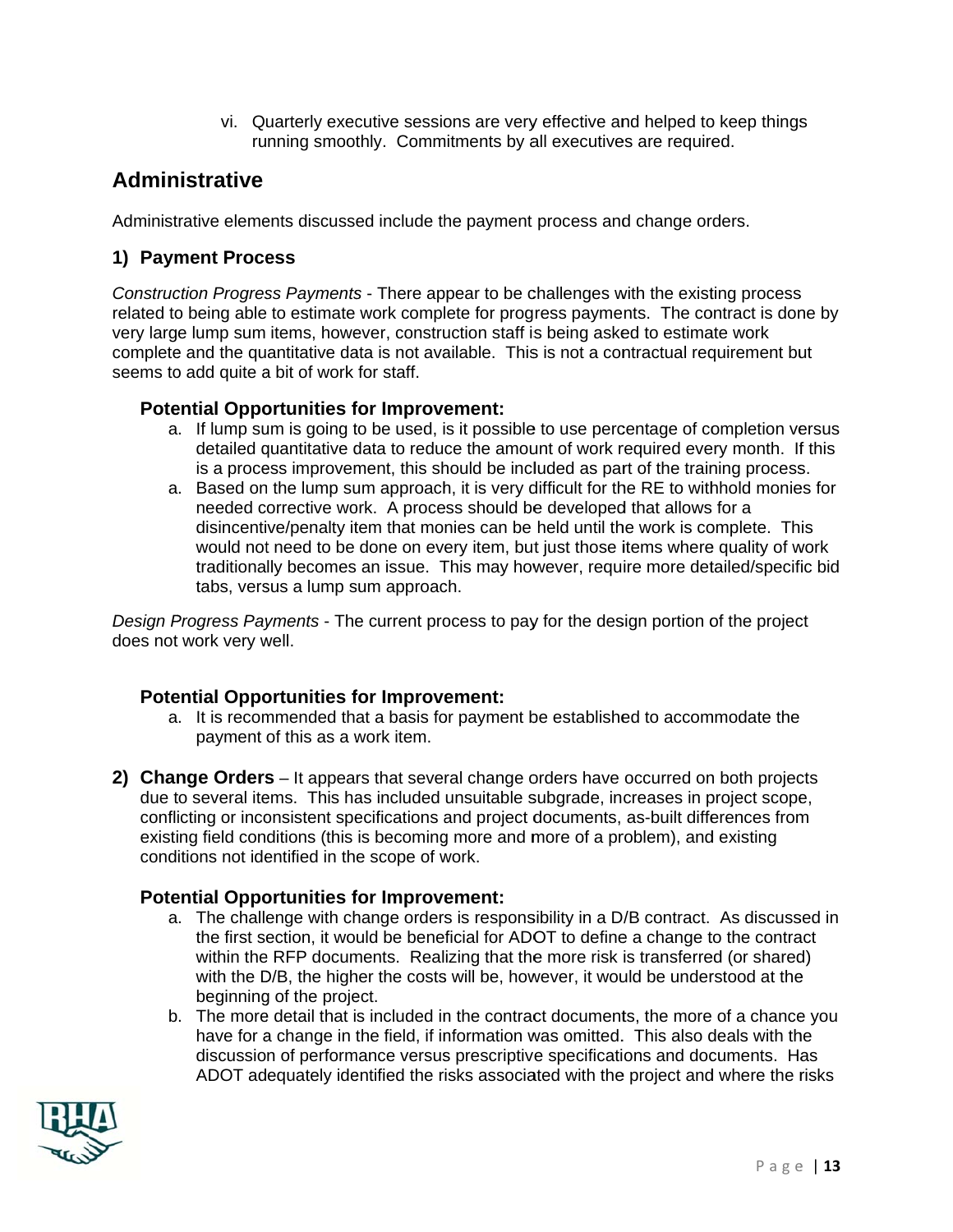should be managed. This will help to better define the RFP and contract documents.

## **Miscellaneous**

- 1) All information from the proposal stage; the winning proposal, assumptions, etc. should be transferred to the construction team to understand accepted design concepts, ATC approvals, etc. before construction begins. It is recommended that a special meeting be held or this information should be a part of the scoping/partnering session to discuss.
- 2) If ADOT wants the successful bidder to review the other technical proposals for opportunities, including ATC's, an established timeline needs to be established for this including review and approval by both the D/B team and ADOT. Currently, ADOT is waiting too long and there is no time to incorporate the ideas. If this process is incorporated into the pre-contract process, so that these can be considered prior to the final contract, this would ensure that the costs are incorporated into the overall project costs. A formal process should be completed and added into the D/B manual.
- 3) Fast tracking (proposal stage) trying to do this during the project is not a benefit. It is recommended that ADOT not eliminate the interviews and not limit the ATC process. Eliminating these increases the "risk" factor; didn't get real answers, got a lot of maybe's, there was an inability to present approach during the interview and ask questions, too many assumptions are made when the proposal is just read versus an interactive process.
- 4) Project Changes and Flexibility As was noted by a team member, changes became "best" practices" for the individual project. However, this required a commitment and consensus from the entire team along with open and honest communication. Ultimately this will rely on the team and the management in the lead of the project. Training is critical to ensure that team members selected to work on D/B projects have the ability to adapt to this process. Examples of best practices used that were successful included the following:
	- a. Using spreadsheets in lieu of tabular plan sheets
	- b. Using electronic submittals to speed up submissions and to improve the quality
	- c. Concurrent reviews between owner, D/B, other disciplines, stakeholders and constructability
	- d. Condensed review times for smaller packages
	- e. The RFI process included providing suggested answers when submitted by the D/B team
	- f. Approval of plans with the elimination of specific sheets
	- g. Additional time commitments to submittal tracking to ensure a confidence in the plan set in the field (required a dedicated individual)
- 5) Training Once processes have been established, it is recommended that formal training sessions be held to provide guidance and understanding for all involved in the process. It is important to mentor staff members to become the "right" team members for D/B projects. This will only occur with adequate training and the willingness to be flexible and reach out to work differently than the traditional ADOT design/bid/build process. This should include ADOT, Construction Management, Contractors and Designers and it is recommended that this be joint training with all. The training should address, at a minimum, the following:
	- a. Understanding the D/B approach and expectations
		- Introduction to all process developed related to D/B  $b<sub>1</sub>$ 
			- Review panels and the D/B process i.